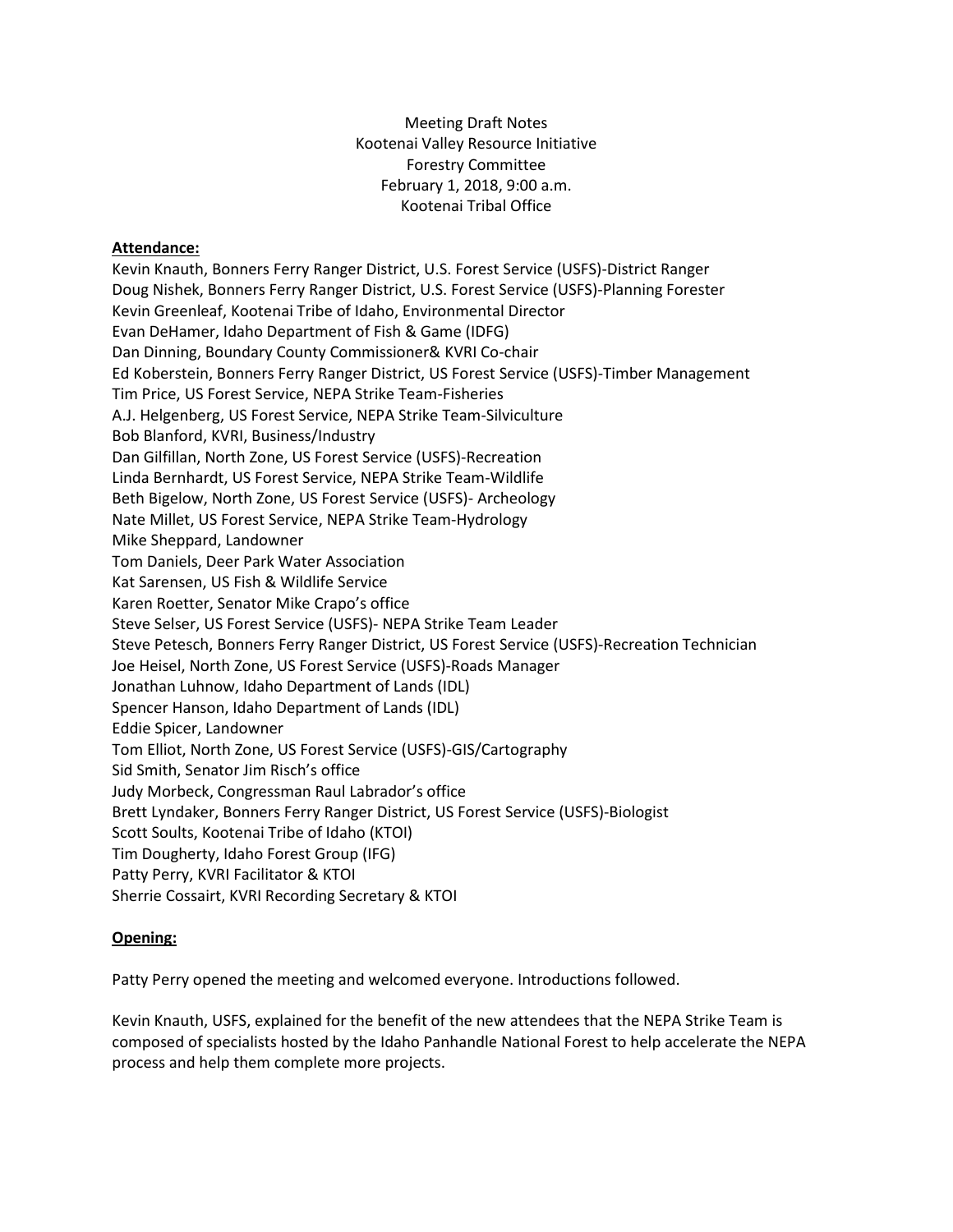He stated the items to be discussed will be the Camp Robin scoping notice and the comments received along with the issues that need to be addressed that include the ATV trail system within the Camp 9 area and Transportation Analysis (TAPS) in the project.

# **Deer Creek Project Update-Ed Koberstein, USFS**

Ed Koberstein shared that the Deer Creek Stewardship Contract has been awarded to Foust Inc.

This sale included 600 acres, 12mmbf of harvest, road storage for BMU compliance, forest health insect and disease, White Pine pruning, Spring Creek AOP, fish passage improvements, Solomon Lake campground improvements, hazardous fuel slashing, noxious weed spraying, pre-commercial thinning, etc. It will include 1.2 million dollars' worth of service items and reforestation and 1.4 million dollars in bid value. Two more sales will be offered out of the Deer Creek Project this year and will include fixing a road that accesses the Moyie River (\$75,000 project).

Part of the service work included in the Deer Stewardship Sale that was just awarded actually went to doing road maintenance and road reconstruction for the Deer Placer Timber Sale. Paying ourselves forward in a sense, offsetting the stumpage value, to pay for future road improvements on other sales allows us to capture more value on the next sales. It regenerate more receipts that way, allows us to take that value immediately and put it back into the ground instead of having to wait for appropriated dollars to do it. It saves in overhead costs all around.

# **Camp Robin Update-Doug Nishek, USFS**

Doug began his presentation with a brief overview of the comment letter that was sent out in December. He reviewed the area of the project and reminded everyone that it began as two separate Categorical Exclusions (CEs) and was combined into one Environmental Assessment (EA) to accomplish more of the resource and recreational needs in the project.

Patty explained that when we refer to the NEPA documents it is the environmental work the Forest Service has to do on an area before we can move forward on a project. A Categorical Exclusion (CE) is a quick and easy document that says you go into an area and nothing is going to be disturbed that hasn't been already, nothing out of the normal. An Environmental Assessment (EA) addresses recreation issues that can't be done under a CE or quicker document.

Doug stated that items addressed in this project are: Lodgepole mature stands, fires/fuels, Purpose and Need much like other projects, improve wildlife habitat, bolster Aspen Stands, recreation (Comprehensive Plan) economics, prescribed burns, different harvest prescriptions would include ground based, skyline and helicopter systems. There is generally good access with this project, will be fixing roads where they go. Any temporary roads located in a BORZ (Bears Outside Recovery Zone) area, have to be considered regarding the estimated effects to Grizzly bear. Propose to improve and expand gravel pits in the area. Roads to be left open or closed for storage or decommissioning to be discussed at this meeting. With the aquatics and hydrology resources, there are no AOP's proposed. Recreation proposes to improve boat docks at Smith and Brush Lake.

Dan D. asked if the helicopter units can be separated. Ed K. stated that helicopter units can be an optional item in conventional sales. Doug then reviewed the comments received on this project. He stated that there was a lot of support and the concerns will be addressed and discussed at this meeting.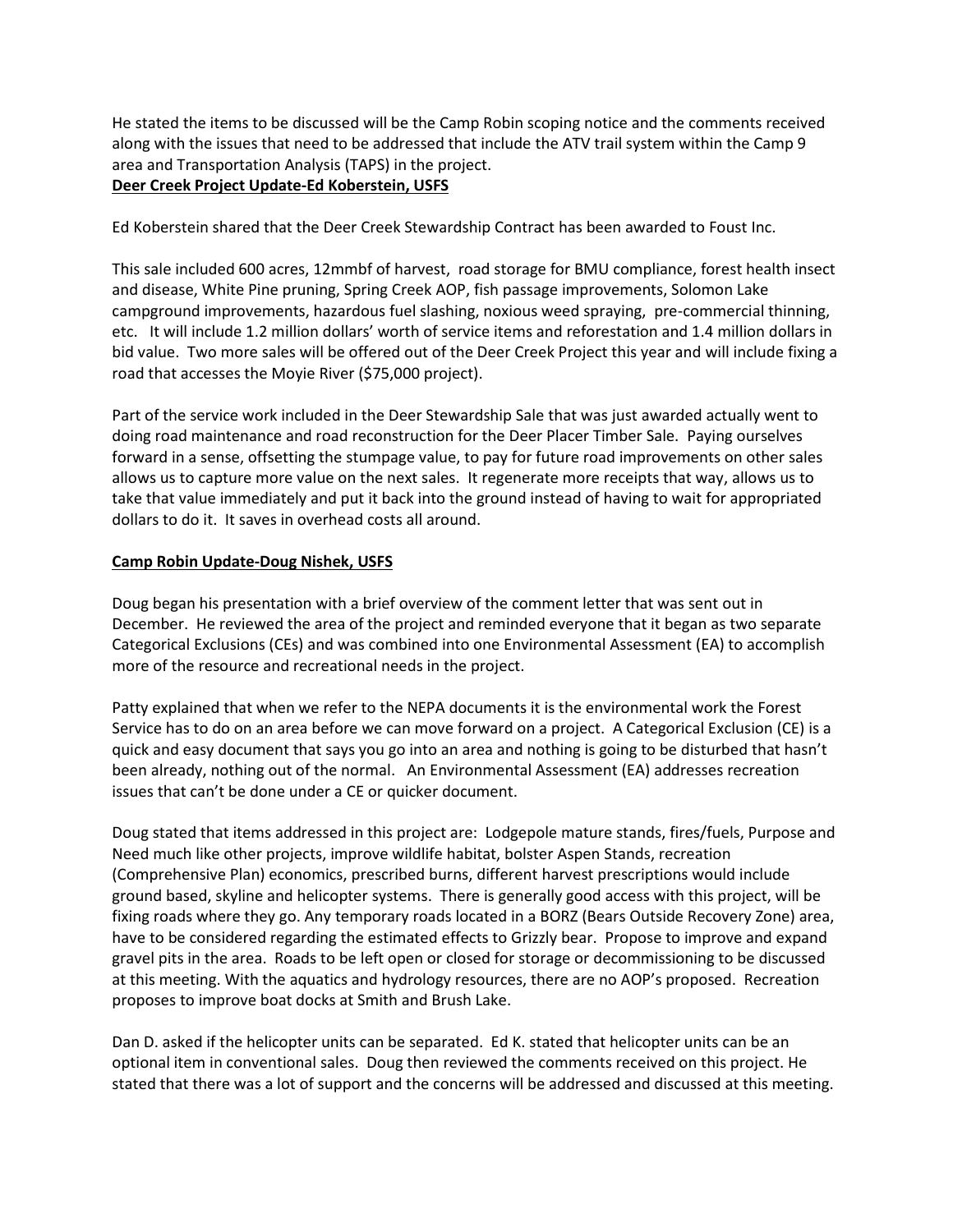Patty also stated that the Forest Service held a Public Open House on Jan  $4<sup>th</sup>$  on this project. The meeting did net some landowners that are here today.

Patty also wanted to clarify the difference between road storage and decommissioning. KVRI and this group has always proposed that roads be stored because they can be reopened for fire and access if needed ; they are stored for a period of 10 years and they remain on the Forest Service road system; if a road is decommissioned it goes away completely from the road inventory. Storage accomplishes the goals on the ground and the management goals we want to achieve but does not permanently give up the road itself.

Bob B. asked Doug if there is any data from a climate perspective that shows the reduction of the carbon footprint in the project as a result of the fuels reduction. Doug stated that they have a climate and carbon exchange report that reflects that data. Bob also added that another benefit to the economy is keeping the infrastructure in place for future projects. Doug agreed that observation would be an important addition to note in all of the projects.

Doug reviewed the comments of support and those comments that need to be addressed.

Items discussed were:

- Deer Park Water Association concerns
- Landowner concerns about buffer zones and streams to be careful around private property
- Concerns with ATV around the BORZ area and the amount of motorized trails proposed to increase
- Request for certain silvicultural/fuels prescriptions near private property lines
- Suggestions for temporary roads and fuels reduction
- Contractor access and trespassing issues
- Mountain Bike trail proposal
- Arndt Trail investment protection
- Meadow Creek Subdivision concerns about defensible space
- Round Prairie area prescription input and private bridge concern
- A request for alternative plan with no new road construction and another with recreation/prescribed burning but no logging or road construction, neither alternative request meets the Purpose and Need for the project

## **North end map**

- Robinson Lake area
- Locations were noted of comment concerns
- Proposed parking lot improvement at Arndt Trail (mountain bike trail) discussed, may not be a lot of use but while they are in that area they fix what they can
- Comment concerns about dry site areas and protecting that habitat

## **South end map**

- Brush Lake area
- Lynx area noted
- Proposed logging units
- Prescribed burn acres -350 acres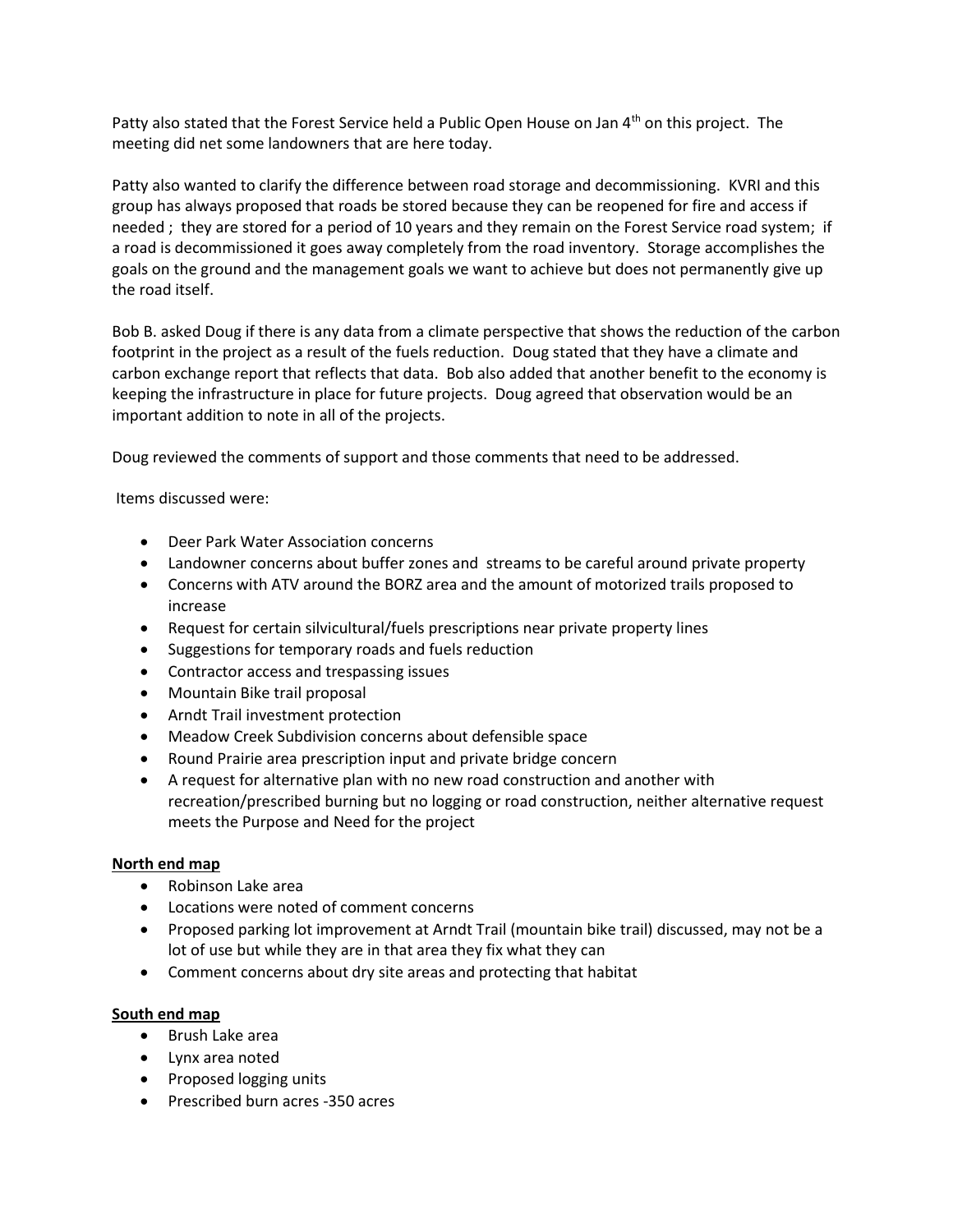• Camp 9 Area- Proposed Comprehensive plan for ATV's and recreation traffic

Discussion about BORZ (Bears Outside of Recovery Zone) in this project included:

- The difference between BORZ (considerations and special protection) and BMU- Bear Management Unit (restrictions)
- The process used for expansion of a BORZ…credible bear sightings
- All proposed trails in the project are in the BORZ
- The consideration of no net increase in motorized trails in a BORZ
- Concern of credible sightings locations and timing, if occurrence has stopped does the area decrease
- Credible sightings include tracks, presence of collared animal or qualified person reporting

Brett Lyndaker gave a brief history of BORZ. In the 1970's when Grizzly Bear were originally listed they designated recovery zone areas considered essential for recovery of the species. Over the years the bears have shown up in places outside of those recovery zones. After discussion with Fish & Wildlife Services on how to address the issue, it was decided to add the areas called BORZ. Also part of the recovery plan states that you have to provide for connectivity between zones. As the bear populations expand and get closer to the recovery goals the use of these connecting areas will only be more not less. They really don't know how much they can expand motorized use in a BORZ area before there will be detrimental impact on Grizzly bear. So the standard became no increase in linear miles of roads in a BORZ. Therefore to stand up to scrutiny and survive a court challenge they do need to offset some of these trail miles by reducing roads. This is one of the few places on the District they actually have the flexibility to create an ATV trail system. A request for a map reflecting the BORZ areas was made by the group.

Bob B. asked about data of bear use in the wildlife underpasses and Patty asked Scott S. to track down that information to bring back to the group.

Doug reviewed the map of the proposed ATV Trail system with the group, and proposed storage miles to offset the 4 miles of trails. Discussion included existing routes and heritage resources in the area.

Beth Bigelow gave a brief overview of the heritage resources in the Camp 9 Logging District. The remains of activities documented in the 1970's include: logging camps and satellite camps, railroad, railroad turntables, sawmill areas from the 1900's to 1930's. When first documented they were more visible but they are now overgrown with timber and vegetation and because of the degradation of many of the sights not all will have educational or interpretive value as was once hoped. They will review each sight and some may be released back to the designation of the land management in the area. Those that remain will provide the educational and interpretive basis for the history in the area. They will use signs linked to the ATV trail system so that as people are recreating in that area they will be able to enjoy the history of it as well.

Bob B. and Steve P. discussed the location of the Pacific Northwest Trail within the project. The existing proposed trails follows all motorized trails and will not affect this project.

## ATV Trail System Proposal Discussion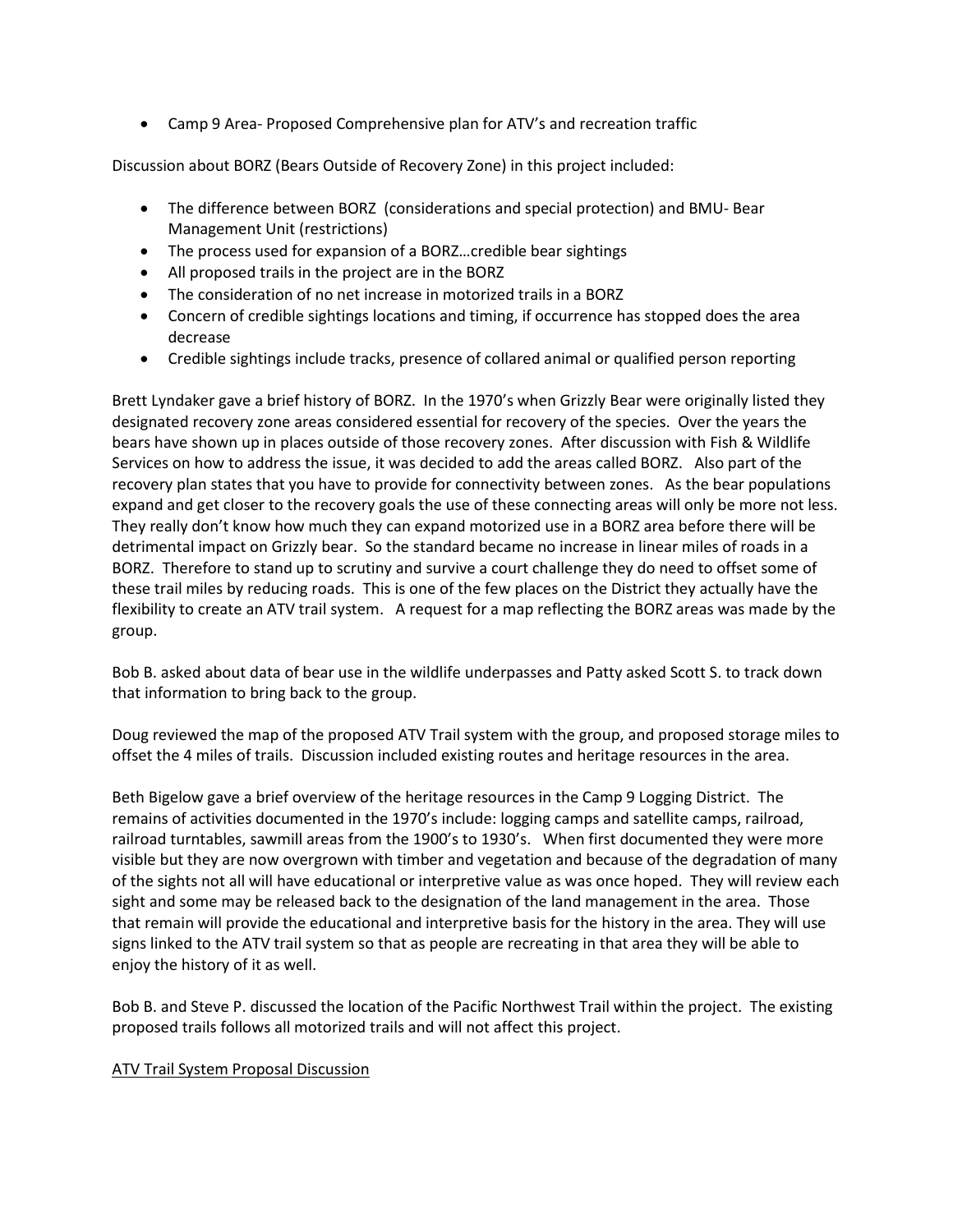- Use old road beds with existing use and create a comprehensive plan in the area
- Stop degradation to the habitat
- Provide a valuable experience and ability for everyone to be there safely
- No construction except for mountain bike trail
- Signage for trails, heritage resources
- Discussed human/bear conflict possibilities
- ATV loop system, single track trails
- Trailheads and parking areas closest to the main road, expansion and trailer friendly access
- Public awareness, local stewardship, sharing this information with other groups will ensure a better opportunity of use of proposed trail system for everyone

Dan D. pointed out that Trail 23 is very steep and propose not using other than single track. All agreed.

Tom Daniels expressed concern of the Deer Park Water Association tanks, water system access, and shallow pipeline and how to best protect that area. Protection of the system and how to avoid resource damage was discussed. Tom also inquired about the current special use permit on the Deer Creek Water access, will this change as the project proceeds forward. Kevin K. said it could. The Forest Service will meet with Tom and the Association to further the discussion.

Bob Blanford asked about a mountain bike opportunity on the East side of Brush Lake; to expand the bike trail loop. Steve P. and Bob B. will visit some more about that idea.

Dan D. shared the concern of the new mountain bike trail and the timing issue of hunting season and trail use, the potential conflict of use and safety. Limiting use time with signs was a possible solution. He also asked if the trail construction would be funded from CFLR dollars and Ed K. stated it mostly like would not. Dan G. added that funding could possibly come from State Parks Grant if approved.

Stored Road discussion included:

- Storing 4 miles of roads
- Landowner likes the option of storing one section and opening another, opens a road that cuts his commute….the .6 mile of road stored is agreed upon but would like the option for emergency route. Forest Service believes there are options to help the landowner and they will discuss them further
- Discussed storing a section of road, not in project area but inside the BORZ as an option. Brett L. added that Forest Compliance is an ESA issue and this is a NEPA issue project area that has to be analyzed for a cumulative effects…from the wildlife standpoint
- Dan D. inquired about possible questions raised...storing roads that would close currently open roads and the trade down to ATV trails instead, Brett L. explained this area is the one place that can be provided as a ATV trail system
- Patty stated it would be storage not decommissioning, still has emergency access, still on the Forest Service system inventory, it is only a 10 year commitment and by storing more motorized space for ATV use is added.
- Dan D. questioned on other route 2491UAU road. Existing road, 1/2 mile in length, current unauthorized use, will add to system for ATV use only. May be a cultural mistake. Patty asked if it could be considered as shared use. Kevin K. stated they can certainly look at that possibility